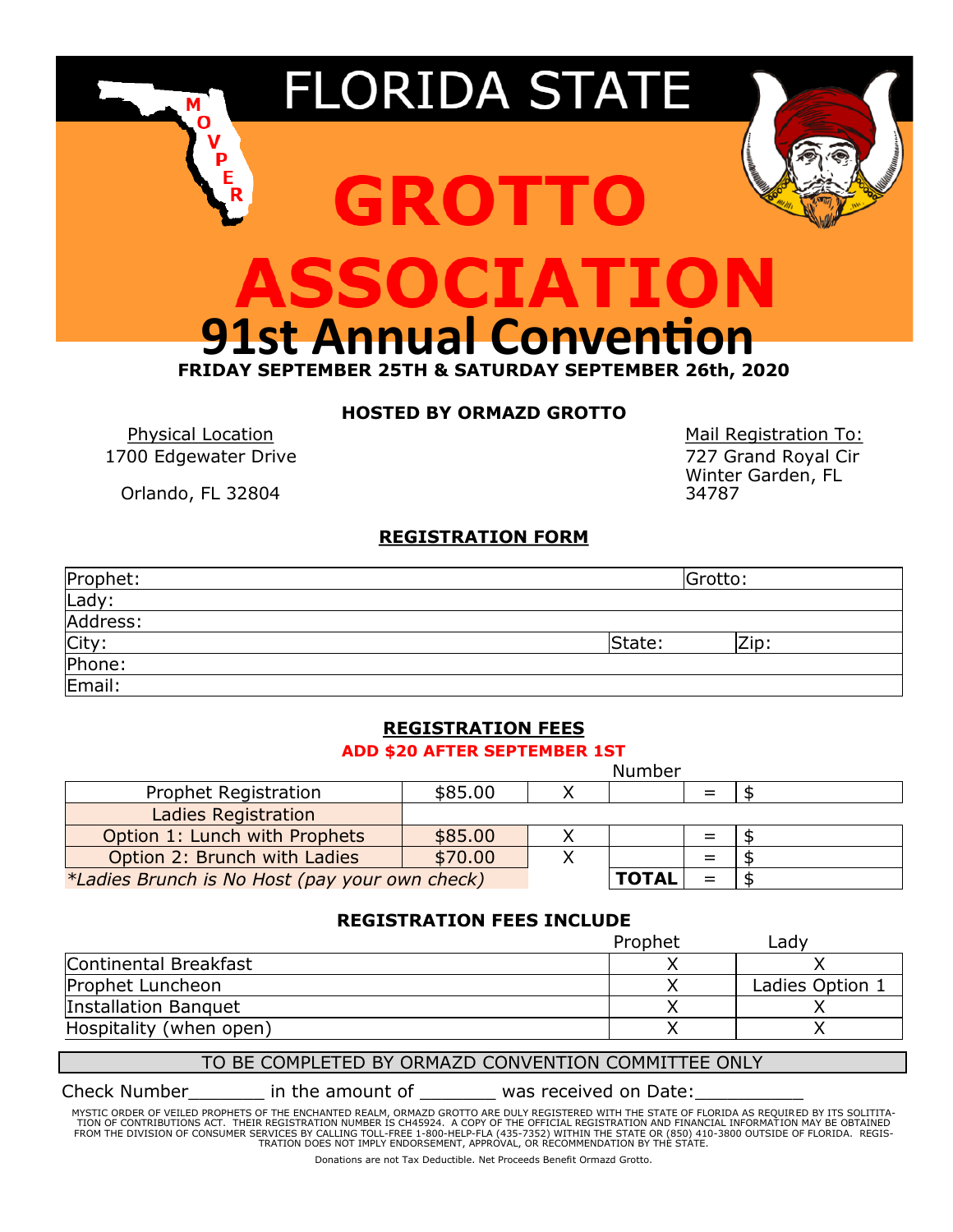

## **91st Annual Convention HOTEL INFORMATION**



**60 South Ivanhoe Boulevard Orlando, FL 32804, US**

**For voice reservations, the phone number to call is 866-247-3571 and reference the group name: Florida State Grotto Association. Group code FSG.** 

**Reservations can be made online by visiting www.DoubleTreeOrlandoDowntown.com, selecting your arrival/departure date, clicking on special Rates and entering group code FSG in the Group Code Box. Reservations can be made via PassKey utilizing this link: https://book.passkey.com/e/50116419**

## **\$99 per night+ Tax Parking included**

**CHECK-IN I CHECK-OUT Guest accommodations will be available at 4:00 pm on arrival day and reserved until 12:00 noon on departure day. Any attendee wishing special consideration for late checkout should inquire at the front desk on the day of departure.** 



### **RESERVE BEFORE AUGUST 25TH TO SECURE \$99+ Tax ROOM RATE**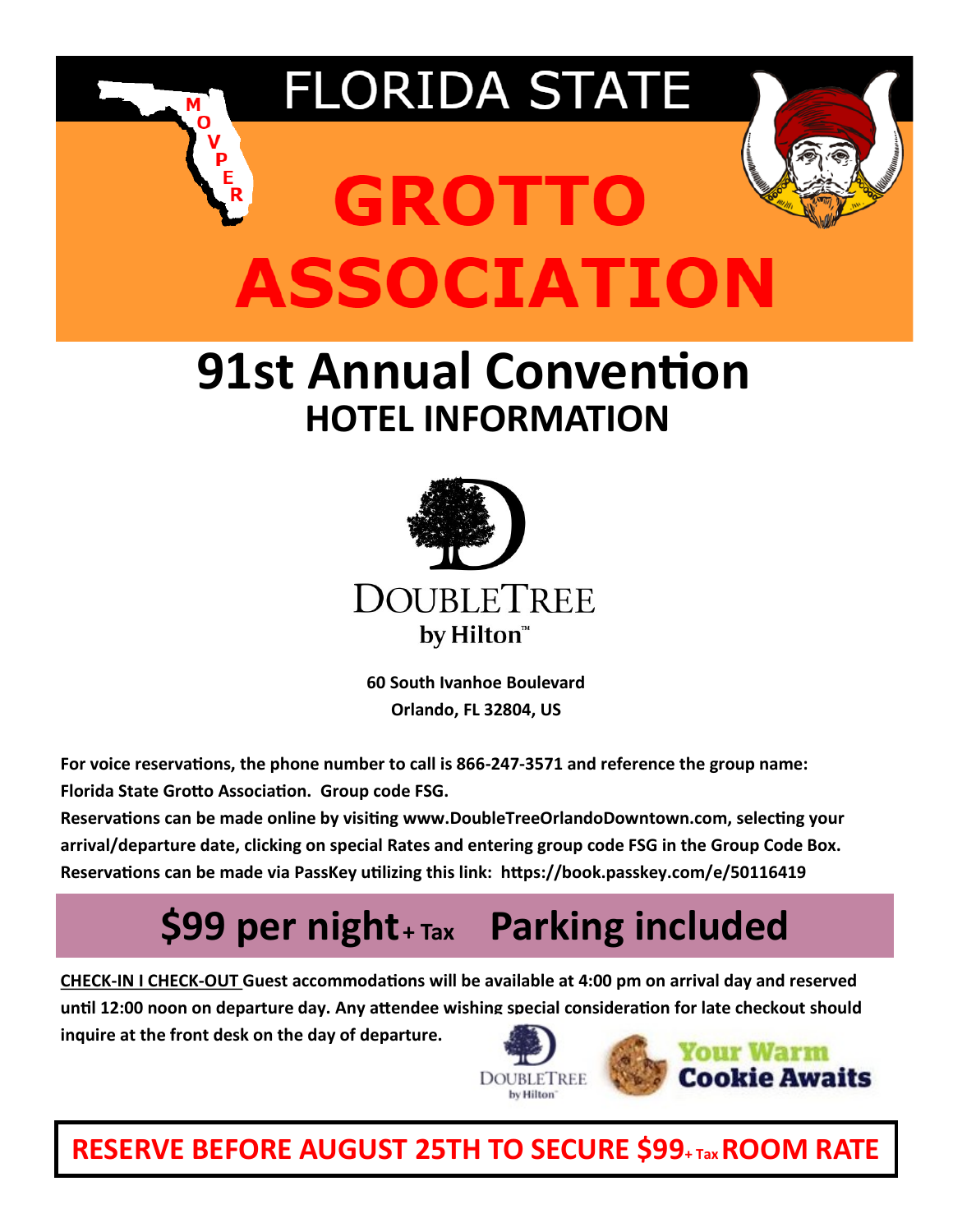

## **91st Annual Convention SCHEDULE OF EVENTS**

#### **Friday, September 25th At the Hotel**

| Registration/Check-in                                    | 6:00 PM             |  |  |  |  |
|----------------------------------------------------------|---------------------|--|--|--|--|
| <b>Necrology Service</b>                                 | 6:00 PM - 6:30 PM   |  |  |  |  |
| Hospitality                                              | 6:30 PM - ???       |  |  |  |  |
| <b>Saturday, June 26th at Ormazd Grotto</b>              |                     |  |  |  |  |
| Registration/Check-in                                    | 8:00 AM - 9:00 AM   |  |  |  |  |
| <b>Continental Breakfast</b>                             | 8:00 AM - 9:00 AM   |  |  |  |  |
| Morning Business Meeting (Nominations)                   | 9:00 AM - 10:30 AM  |  |  |  |  |
| Ladies Brunch (option 2)                                 | 10:00 AM - ???      |  |  |  |  |
| Grotto Ceremonial (Bring Your Candidates & New Prophets) | 10:30 AM - 12:00 PM |  |  |  |  |
| Prophet Luncheon                                         | 12:00 PM - 1:00 PM  |  |  |  |  |
| Afternoon Business Meeting (Elections)                   | 1:00 PM - 3:00 PM   |  |  |  |  |
| On Your Own/Hospitality at the Grotto                    | 3:00 PM - 5:00 PM   |  |  |  |  |
| <b>Installation of Officers</b>                          | 5:00 PM - 6:00 PM   |  |  |  |  |
| Dinner & Entertainment                                   | 6:00 PM - 8:00 PM   |  |  |  |  |
| Hospitality at the Grotto                                | $8:00$ PM - ???     |  |  |  |  |

#### **See you at the Mid-Year!**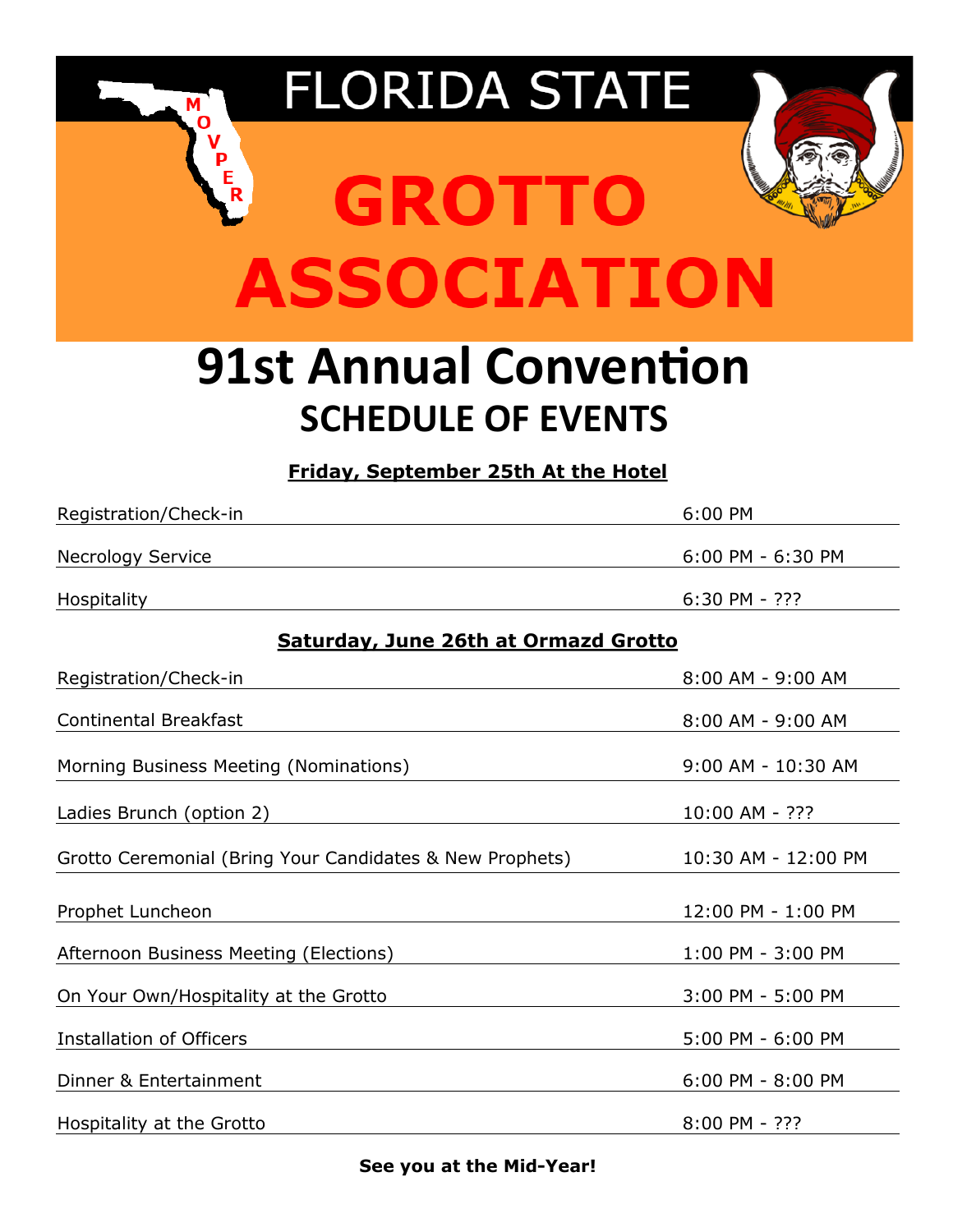

## **91st Annual Convention SUGGESTED DRESS CODE**

#### **Friday, September 25th At the Hotel**

| Registration/Check-in                                                 | Casual                                      |  |  |  |  |  |
|-----------------------------------------------------------------------|---------------------------------------------|--|--|--|--|--|
| <b>Necrology Service</b>                                              | <b>Business Casual</b>                      |  |  |  |  |  |
| Hospitality                                                           | Casual                                      |  |  |  |  |  |
|                                                                       | <b>Saturday, June 26th at Ormazd Grotto</b> |  |  |  |  |  |
| Registration/Check-in                                                 | Casual                                      |  |  |  |  |  |
| <b>Continental Breakfast</b>                                          | Casual                                      |  |  |  |  |  |
| Morning Business Meeting (Nominations)                                | <b>Business Casual/Unit Shirt</b>           |  |  |  |  |  |
| Ladies Brunch (option 2)                                              | Casual                                      |  |  |  |  |  |
| Grotto Ceremonial (Bring Your Candidates & New Prophets)              | <b>Business Casual/Unit Shirt</b>           |  |  |  |  |  |
| Prophet Luncheon                                                      | <b>Business Casual/Unit Shirt</b>           |  |  |  |  |  |
| Afternoon Business Meeting (Elections)                                | <b>Business Casual/Unit Shirt</b>           |  |  |  |  |  |
| On Your Own/Hospitality at the Grotto                                 | Casual                                      |  |  |  |  |  |
| Installation of Officers - Prophets white jacket except Grand<br>Line | Ladies - cocktail attire                    |  |  |  |  |  |
| Dinner & Entertainment                                                | Cocktail attire                             |  |  |  |  |  |
| Hospitality at the Grotto                                             | Casual                                      |  |  |  |  |  |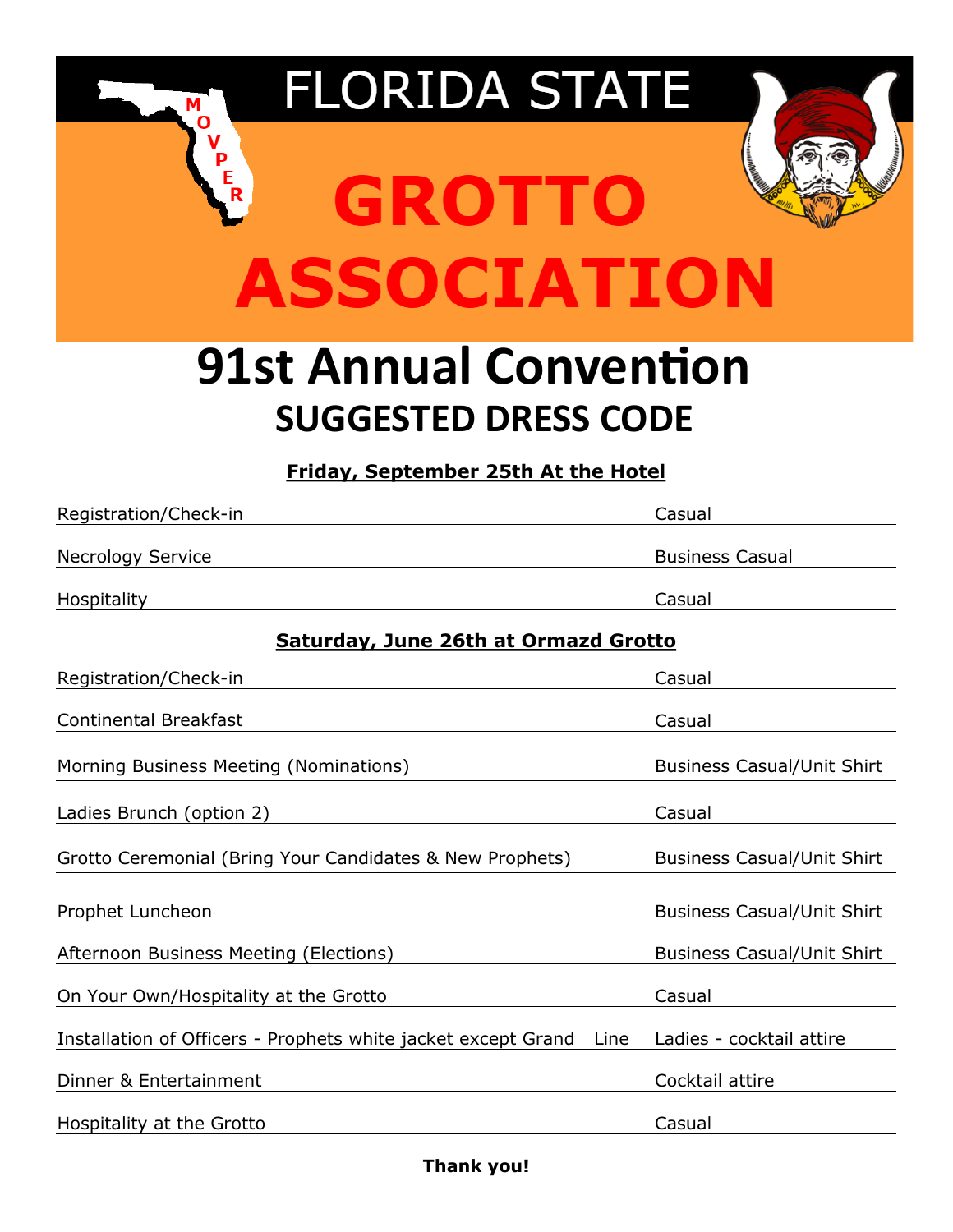

# **GROTTO ASSOCIATION**

## **91st Annual Convention**

## **Menu for September 26th**

**Continental Breakfast - 8:00—9:00 AM**

*Assorted fruit, pastries, croissants, etc. coffee , juice , water*

### **Ladies Brunch - 10:00 AM - ??? At Café Linger**

*No Host - Visit [cafelinger.com](https://cafelinger.com/) for menu and pricing*

### **Prophet's Luncheon - 12:00 - 1:00 PM**

*Sandwiches, wraps, assorted chips, cookies Coffee, tea, lemonade, soda, water*

**Dinner - 6:00 - 8:00 PM catered by Tornatore's Italian Café**  *Lasagna or Chicken Alfredo, salad, bread, dessert coffee, tea, lemonade, soda, water*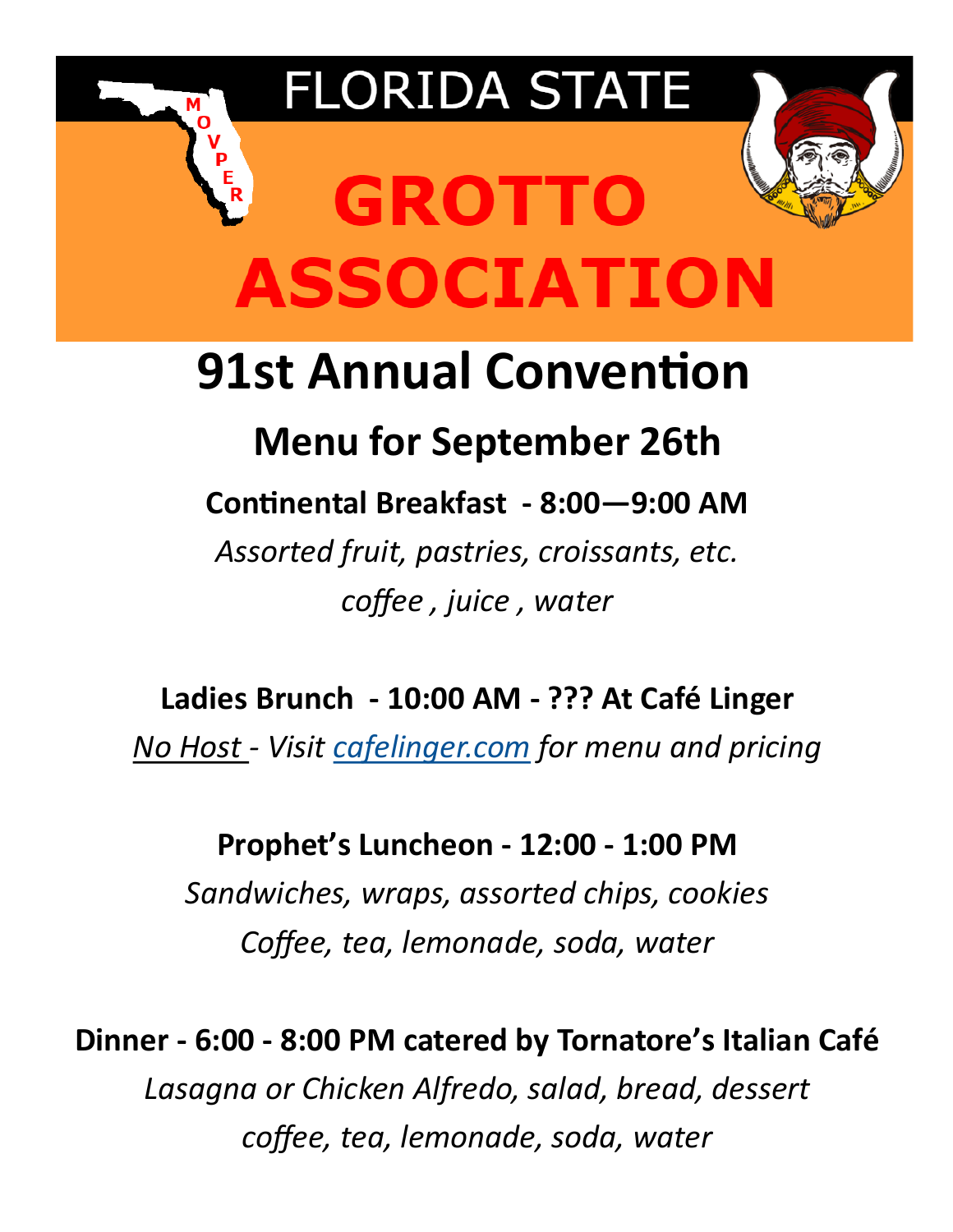

Café Linger opened it's doors to the wonderful community of Orlando in May 2018. With the owner's German heritage, it was very important to her to give people time to enjoy food and drinks at Café Linger, rather than rushing people out the door. Everyone is in a hurry already and we like to invite you to take out some speed while you eat, drink and repose. It is our passion to create unique guest experiences and serve quality products to our patrons. We use traditional European cooking techniques turning them into simple, yet delicious dishes along with classic Espresso based drinks and carefully selected beers and wines. We like to be the treat to your day. Let's linger... **<https://cafelinger.com/>**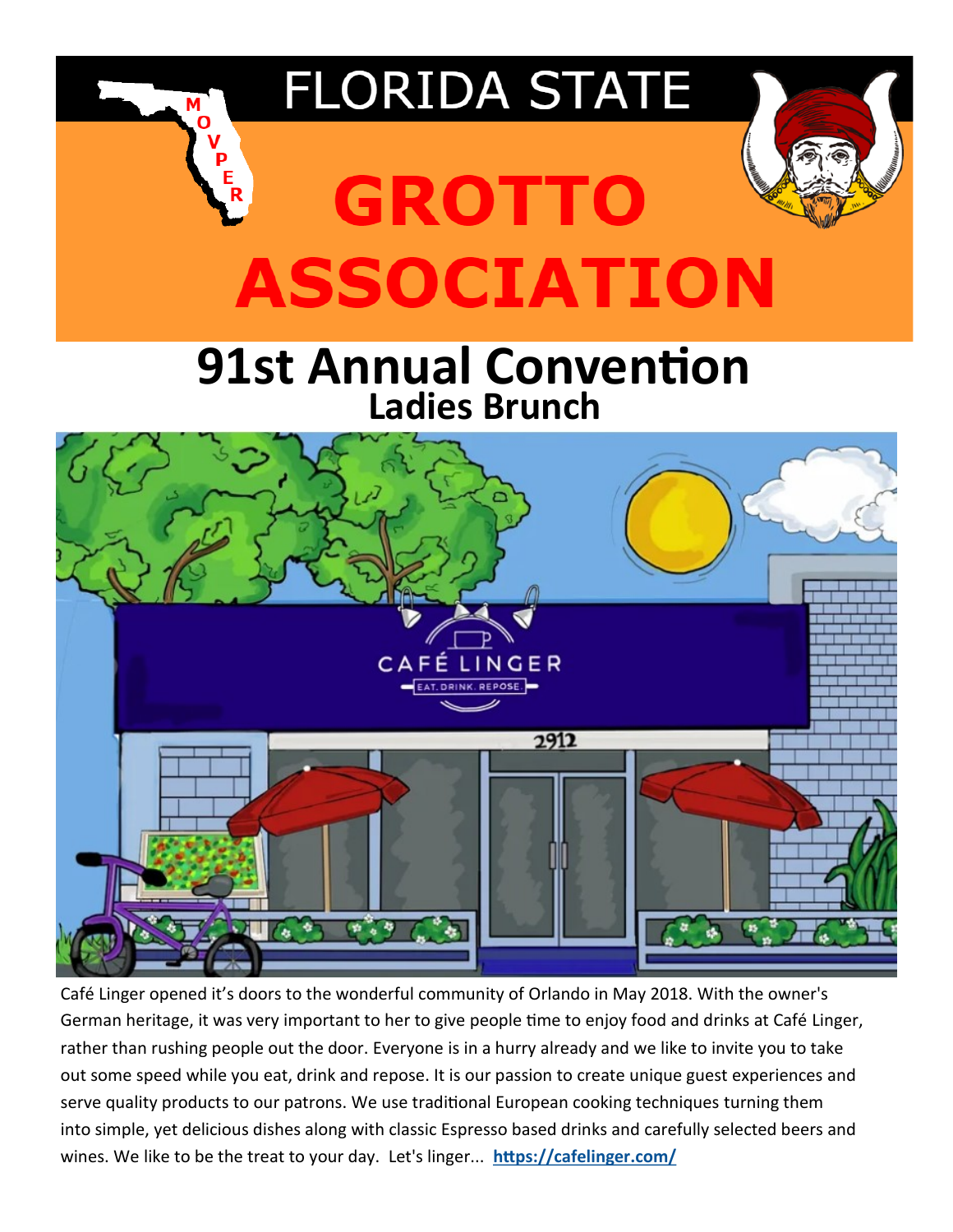

## **91st Annual Convention**

### **Entertainment**



Dan Taylor has been on the Orlando music scene since 2001. His unique style of live-looping and soulful voice offer something for everyone. <https://www.facebook.com/danieljoeltaylor> <https://www.youtube.com/user/dantaylor84/videos>